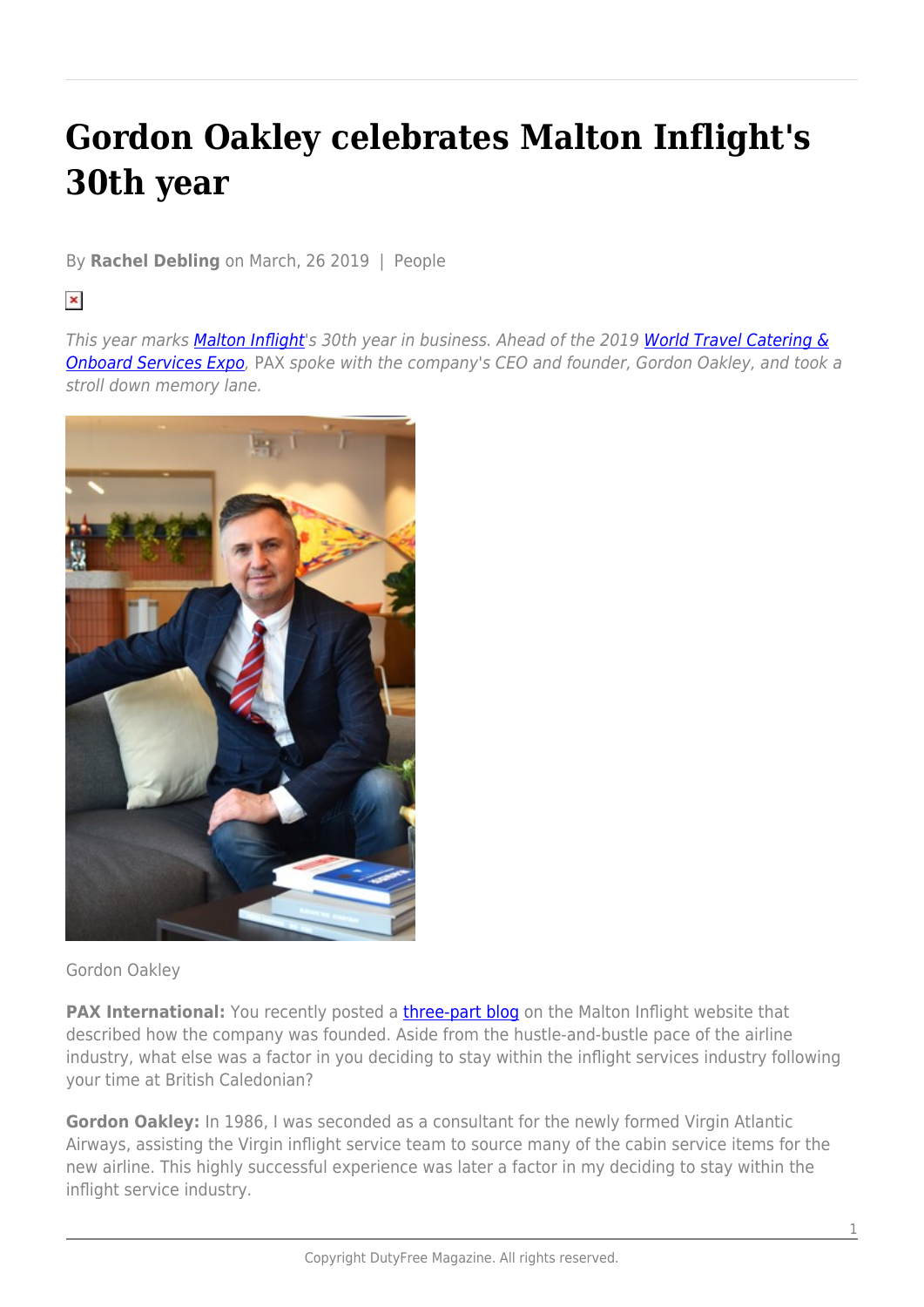**PAX:** It was heartwarming to see one of the first children's packs that you worked on in the online post (part 2). Though I know that Malton Inflight has received much attention in recent years for its flask and tableware products, amenities are still a part of your product line. How have amenities changed since you started the business, both for adults and children?

**Oakley:** Among the most notable changes, from my perspective, has been in the increased level of style and creativity. A lot more thought now goes into the design of the bags, to give the amenities a useful "after-flight" purpose. For example, a bathroom bag can be adapted to become laptop protector, or an attractive pouch for a mobile phone. Previously the amenities were plastered with the airline's own branding, but this trend has long since been replaced by a subtle and more understated look. Luxury brands are also attractive as partners, providing high-quality products to go inside the kits.

**PAX:** Over the years you have received awards and attention for your onboard innovations. Do you go into each project treating it as though it could potentially change the landscape of the industry?

**Oakley:** We have never knowingly gone into a project purely to win an award. As wonderful as it is to win (and I believe we have won more innovation awards than any other onboard product supply company), entering a product for an award is only considered afterwards a bonus, once we are satisfied and, more importantly, our client is too. We hope that any product we've created will become a game-changer for the industry.

**PAX:** I know that members of your family work with you as well. How did this come to be, and did you originally set out to make this a "family business"?

**Oakley:** Actually, this was never the intention, but when it became evident that all three of my kids were much smarter than me, it seemed like a sensible idea to try to entice them all into the business. It was never my master plan to make this a family business and indeed, although all three young Oakleys have worked for the company, only one of them currently does; the other two somehow got away. We're still trying to find the escape tunnel they used!

**PAX:** How big has Malton Inflight grown since it was founded?

**Oakley:** Despite supplying to most of the world's largest airlines, the company is still comparatively agile and flexible in size. Although we have dedicated offices and experienced employees in the United Kingdom, the Middle East and in Shanghai, China, we don't use this as a way of measuring or comparing our size and the reach of scale of our business. Much of our success has been built on partnerships with designers, distributors and trusted manufacturers. We use both direct and indirect workforce according to the specific project, depending on what the client's needs are. Very often we are the virtual front sales office for the factory. The square footage of our office space expands and contracts according to our needs too. In fact, we will shortly be announcing an exciting new partnership with one of the world's largest and most modern handbag factories, which will make us directly responsible for the employment of more than 400 workers in the factory. This partnership will also encompass over 1,000 retail shops throughout China. It's a big challenge but one we are looking forward to with great enthusiasm.

**PAX:** When you travel yourself, what sort of things do you look for when selecting an airline?

**Oakley:** Like anyone who travels frequently by air, I certainly have my favorites; that those airlines often happen to be our clients could be purely coincidental. However, having worked in the industry for as long as I have and knowing how complex and difficult it is to get everything right, I would hope that I am never overly critical. I do also try to travel on other less-familiar airlines, especially if I have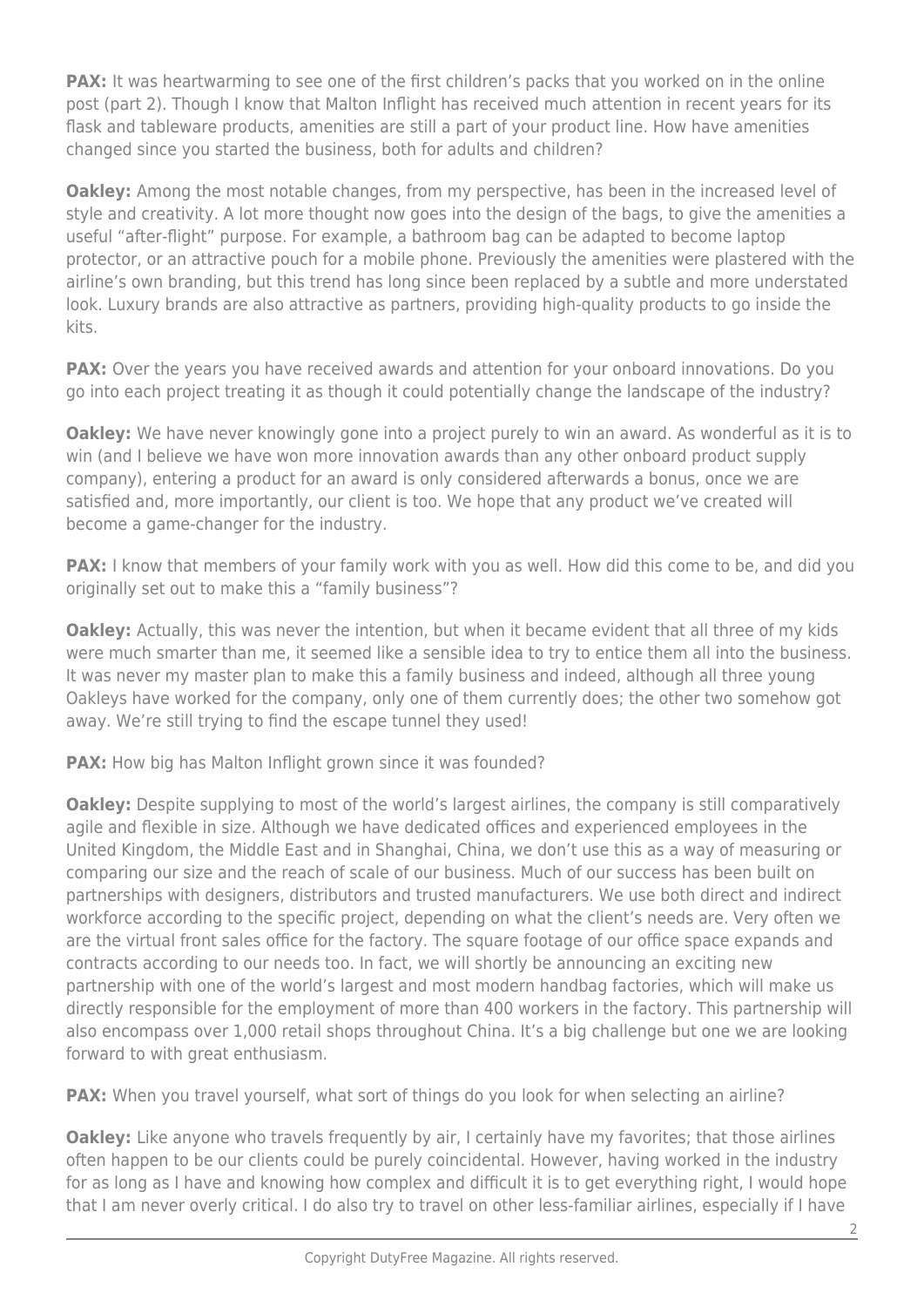heard good things about them. No matter how often one flies, there is always something new to inspire, to learn from and perhaps to try to improve upon.



The award-winning Ministro serving flask

**PAX:** Do you ever see your own products in use in flight? What does it feel like to witness your work in action?

**Oakley:** Yes, numerous times. Particularly our **Ministro serving flask**. Whenever a colleague or I flies, we are naturally always on the lookout for our products, especially when we know we are flying with one of our airline partners.

Once on a trip to France a serving flask was leaking (not a Ministro, of course). The flight attendant was really struggling to avoid passengers as she poured. I just felt the need to pass over a business card.

**PAX:** Does Malton Inflight have any celebrations lined up for WTCE Hamburg this year?

**Oakley:** The company is turning 30 this year and we couldn't not shout about it. We may have a few surprises up our sleeve for Hamburg; I hear there may be cake involved.

**PAX:** Where do you see Malton Inflight going over the next 10 years? Do you have ambitions to take on different kinds of projects?

**Oakley:** We are always looking to extend our product ranges, particularly in the eco and environmentally friendly sector. We have developed a bamboo range in response to the harmful effects of single-use plastic in the industry as well as biodegradable tableware, which has garnered a lot of interest with airlines.

As a company, we are constantly looking for ways to improve our carbon footprint. Unfortunately, as an industry we need to make a stance and take responsibility for our part in harming the environment. Airlines want to make that change too. That's why we are continuously developing and innovating products in order to help achieve these goals.